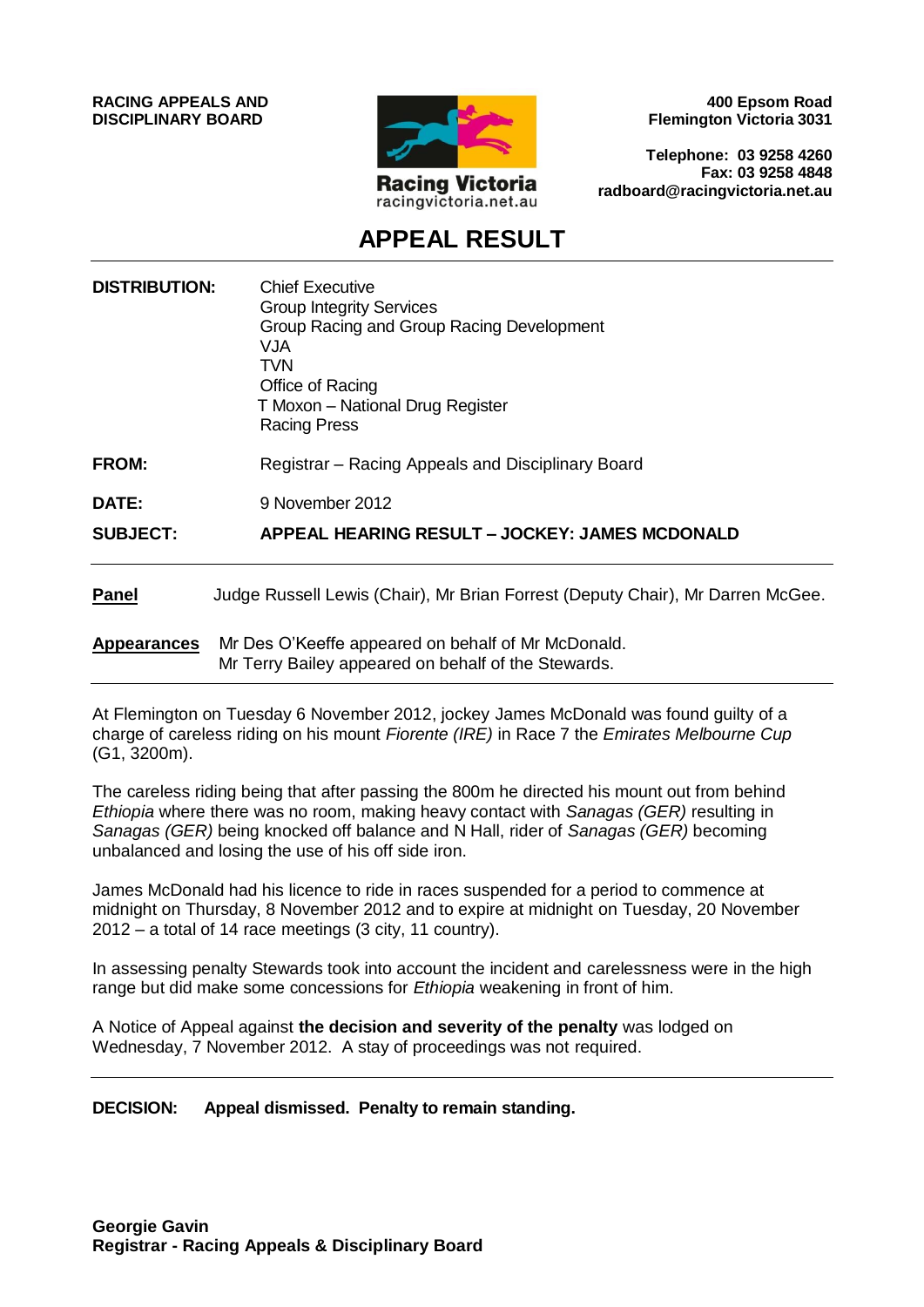# `**TRANSCRIPT OF PROCEEDINGS**

#### **RACING APPEALS AND DISCIPLINARY BOARD**

\_\_\_\_\_\_\_\_\_\_\_\_\_\_\_\_\_\_\_\_\_\_\_\_\_\_\_\_\_\_\_\_\_\_\_\_\_\_\_\_\_\_\_\_\_\_\_\_\_\_\_\_\_\_\_\_\_\_\_\_\_\_\_

**HIS HONOUR JUDGE R.P.L. LEWIS, Chairman MR B. FORREST, Deputy Chairman MR D. McGEE**

#### **EXTRACT OF PROCEEDINGS**

**DECISION**

### **IN THE MATTER OF THE EMIRATES MELBOURNE CUP (GROUP 1) OVER 3200 METRES AT FLEMINGTON ON 6/11/12**

**JOCKEY: JAMES McDONALD**

#### **MELBOURNE**

#### **FRIDAY, 9 NOVEMBER 2012**

MR T. BAILEY appeared on behalf of the RVL Stewards

MR D. O'KEEFFE appeared on behalf of the Appellant